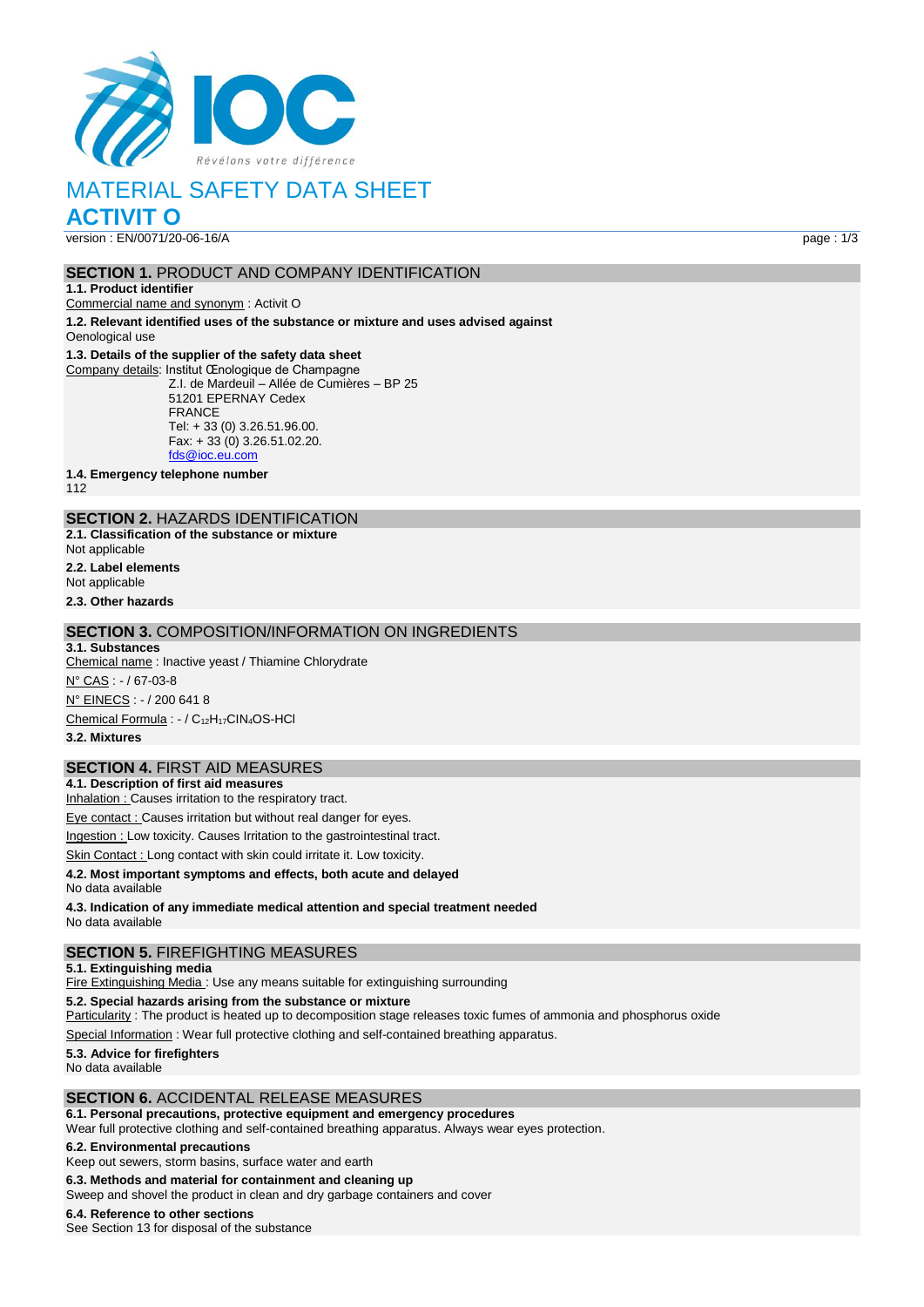

# MATERIAL SAFETY DATA SHEET

**ACTIVIT O**

version : EN/0071/20-06-16/A page : 2/3

### **SECTION 7.** HANDLING AND STORAGE

#### **7.1. Precautions for safe handling**

Avoid breathing dust. Preventing contact with eyes, skin or clothing. Wash toroughly after handling. Remove contaminated clothing and wash before reuse. The containers, even empty, trap residue and vapours. Always follow the advice of danger and manipulate containers as if they were.

#### **7.2. Conditions for safe storage, including any incompatibilities** Store in a cool, dry, ventilated place.

**7.3. Specific end use(s)**

## **SECTION 8.** EXPOSURE CONTROL / PERSONAL PROTECTION

**8.1. Control parameters**

## No data available.

#### **8.2. Exposure controls**

Ventilation System : Provide local mechanical ventilation able to maintain the dust emissions as low as possible.

**Breathing Protection: Breathing apparatus.** 

Hand protection : Wear rubber gloves.

Eye Protection : Protective Eyewear

Skin Protection : Clothing protection with rubber boots.

#### **SECTION 9.** PHYSICAL AND CHEMICAL PROPERTIES

#### **9.1. Information on basic physical and chemical properties**

Apperance : Crystals white anhydrous Odour : None Odour threshold : No data available pH : No data available Melting / freezing point : No data available Initial boiling point and boiling range : No data available Flash point : No data available Evaporation rate: No data available Flammability (solid, gas) : No data available Upper/lower flammability or explosive limits: No data available Vapour pressure : No data available Vapour density: No data available Relative density: No data available Solubility(ies); No data available Partition coefficient: n-octanol/water: No data available Auto-ignition temperature: No data available Decomposition temperature: > 100 ° C Viscosity : No data available Explosive properties: No data available Oxidising properties: No data available

**9.2. Other information**

## **SECTION 10. STABILITY AND REACTIVITY**

**10.1. Reactivity** None **10.2. Chemical stability** None **10.3. Possibility of hazardous reactions** None **10.4. Conditions to avoid** None **10.5. Incompatible materials None 10.6. Hazardous decomposition products** None